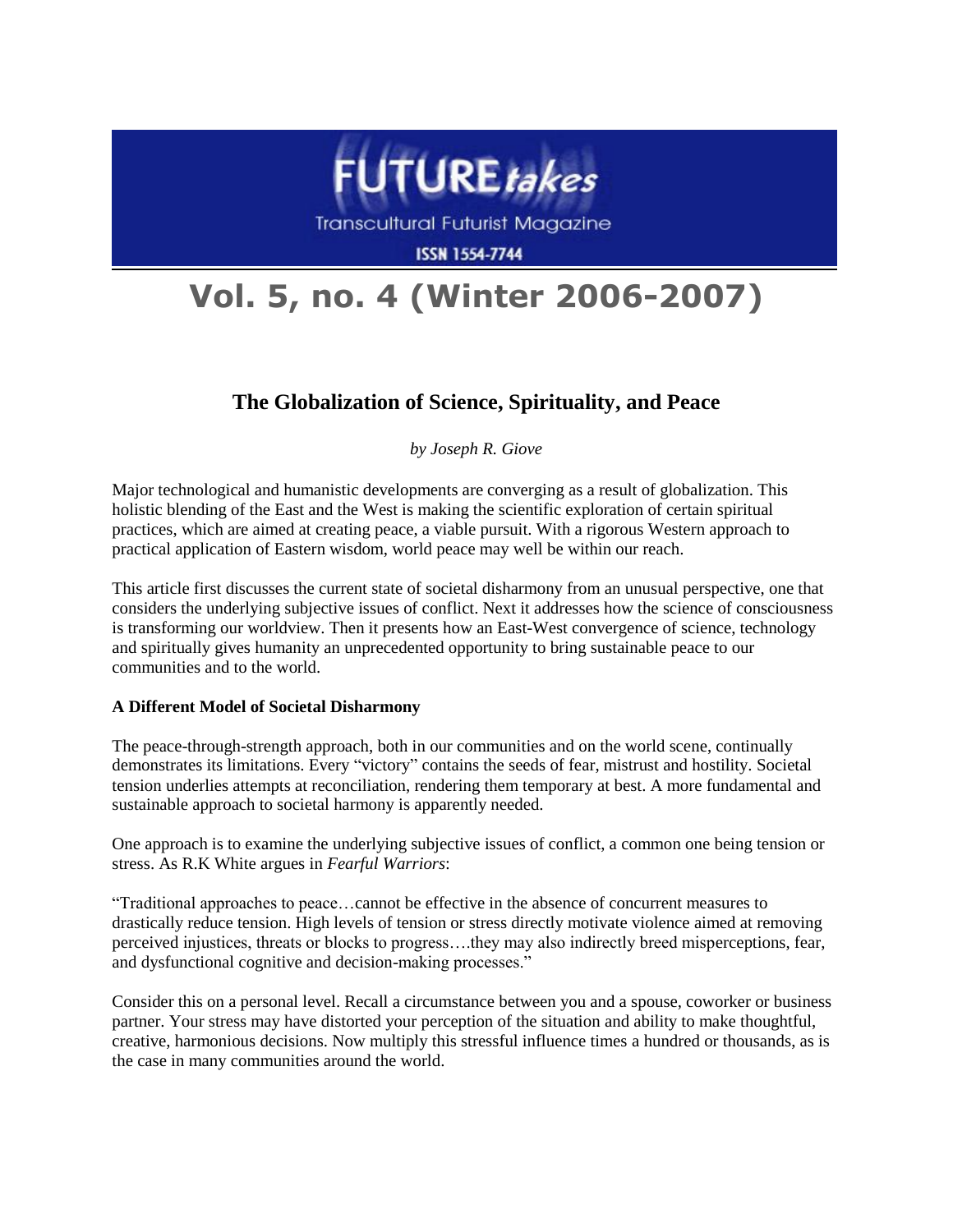If a sustainable approach to peace is possible, it must alleviate this tension in a way that feels personal to each individual, yet is not externally imposed. When this is accomplished, cognitive and decision-making processes naturally tend toward more harmonious outcomes.

Examining human consciousness as it relates to peaceful relations seems as relevant as any externally motivated means of resolving conflicts. In fact, as consciousness researcher, David Orme-Johnson points out, ―The scientific exploration of consciousness is critical to our understanding of the natural world and for solving the recalcitrant problems of humankind, which are all ultimately problems of mind."

Once we give consciousness and its practical application equal footing with machines, progress and commerce, we have a chance at uniting three major developments that have resulted from advancing technology and globalization. They are: 1) collective mind over matter, 2) a human-based peace technology, and 3) massive global collaboration.

#### **As Mass Mind Moves, So Does Matter**

Imagine going to Las Vegas and playing craps. Instead of everyone at the table hoping for a different roll of the dice, you all agree what number you want to see. Believe it or not, this might have a subtle influence on the probability of those intended numbers occurring. This ability to influence random events has been studied for over 75 years, according to Dean Radin, PhD, author of *Entangled Minds* and *The Conscious Universe*.

Now imagine having dozens of computers spread around the world whose job it is to roll electronic dice continuously, creating a steady stream of random events. Do you think that a group of people around the world could meditate on becoming more coherent as a group, calming themselves very deeply without falling asleep, and that human coherence could make those random dice-rolls not so random?

What would you say if it doesn't even require that much intention; that all it takes is an event that captures the collective attention, like the death of Princess Diana, a tsunami disaster broadcast on every TV station, or the tragedy of September 11, 2001? Dr. Roger Nelson, retired Princeton University professor, heads the Global Consciousness Project. [noosphere.princeton.edu]. Since 1998 this project has been running a network of random event generators distributed around the world. When actual events of world interest occur a change of the random numbers to non-random occurs in a manner that cannot be explained. Over 200 events have been evaluated, from natural disasters to the death of celebrities to global meditations, and have shown that as humans become more coherent, it appears that matter does too, with odds against this phenomenon occurring by chance at over 1,000,000 to 1.

#### **A Human-Based Peace Technology**

One of the most remarkable imports from the East isn't curry spice; it's a phenomenon referred to as "a fourth state of consciousness."

The first three you are familiar with: 1) wakefulness, 2) dreaming while you sleep; and 3) deep sleep.

The fourth state, according to Robert M. Oates in *Permanent Peace*, seems to be a combination of two seemingly opposed human states: minimum physical-mental arousal and maximum awareness. The former is akin to deep sleep, where the body and nervous system are minimally aroused, with no sensory or mental activity. The latter is a rarified, gentle type of awareness that transcends normal wakefulness – a pure, self-referral type of awareness – awareness circling back to become aware of itself…awareness of awareness, so to speak.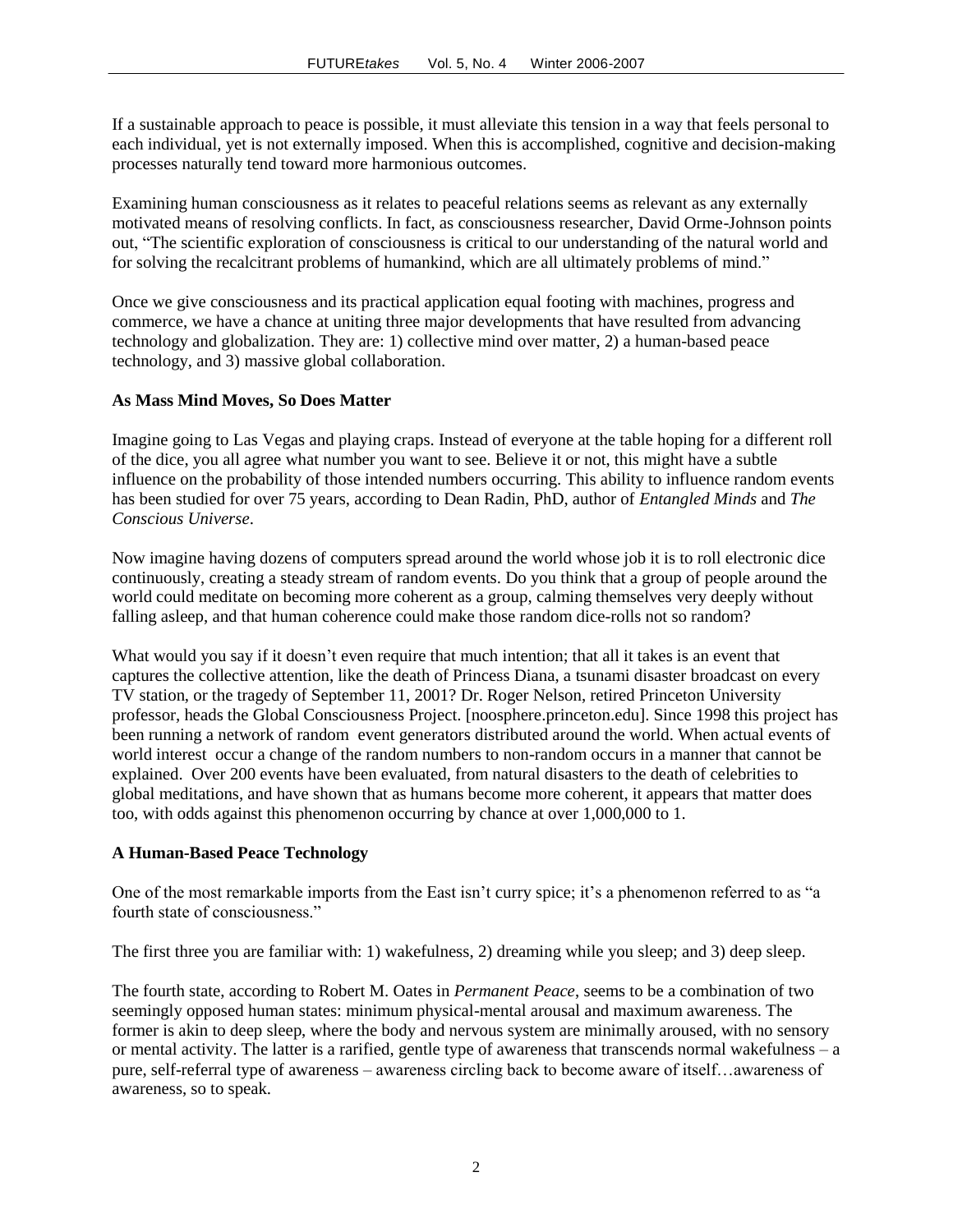While this fourth state of consciousness is uncommon, it is a natural human state. It has been studied extensively for its remarkably positive effects on human health and well-being. In this state, oxygen consumption drops significantly; blood levels of cortisol, a stress hormone, drop sharply; metabolic activity of red blood cells decrease; brain wave coherence – increasing orderliness and harmony amongst different brain waves – increases; blood flow to the brain increases; and arginine vasopressin increases (AVP regulates blood pressure and improves learning ability and memory).

The method used to experience this fourth state of consciousness is an inner practice called transcendental meditation (TM). The full complex of effects as described above does not seem to be achieved with most other forms of skilled relaxation or meditation. Although TM comes from the eastern Vedic tradition, it is not a religion, does not involve contemplation about religious or secular ideas, nor does it involve concentration, which is characteristic of some meditation and religious practices. It is a simple, inner practice that allows the active mind to settle to its silent self-referral state.

The reason TM is being highlighted here is because it is has been the subject of most social studies. These studies tested the hypothesis that societal stress underlies violence, aggression and conflict, which can be reduced by inducing into the community a fundamental calming and harmonizing influence.

Remember the Global Consciousness Project where groups of people appear to influence a change of random numbers to non-random Considering this, it's not too far fetched that humans can affect other humans to behave in a more coherent, harmonious way as well...by becoming more coherent and harmonious within themselves.

Since the late 1970s, studies of large peace-creating groups of TM practitioners have consistently shown a reduction of violent crime and terrorism. They come to a city, gather in large groups for a period of weeks or months, and a significant drop in crime is subsequently observed below pre-existing levels. These groups, numbering in the hundreds to thousands, seem to create a calming and harmonizing effect in the surrounding communities. Think of what could be accomplished if citizens in these communities would form similar peace-creating groups and thus provide this effect on a continuous basis. The future of neighborhood crime prevention programs should include similar peace-creating group activities. These activities may include TM but studies currently underway may show other types of activities can be effective.

The table below summarizes three studies that demonstrated significantly reduced crime in the capital regions of the Philippines, the United States and India. A time series analysis showed that this drop was not expected based on prior causative factors, and could not be accounted for by weather, seasonal cycles or change in police coverage. Because two of the three groups were composed of Westerners visiting Asian cities, these studies also demonstrated that peace-creating groups apparently operate on a fundamental level that transcends political, cultural or ethnic differences.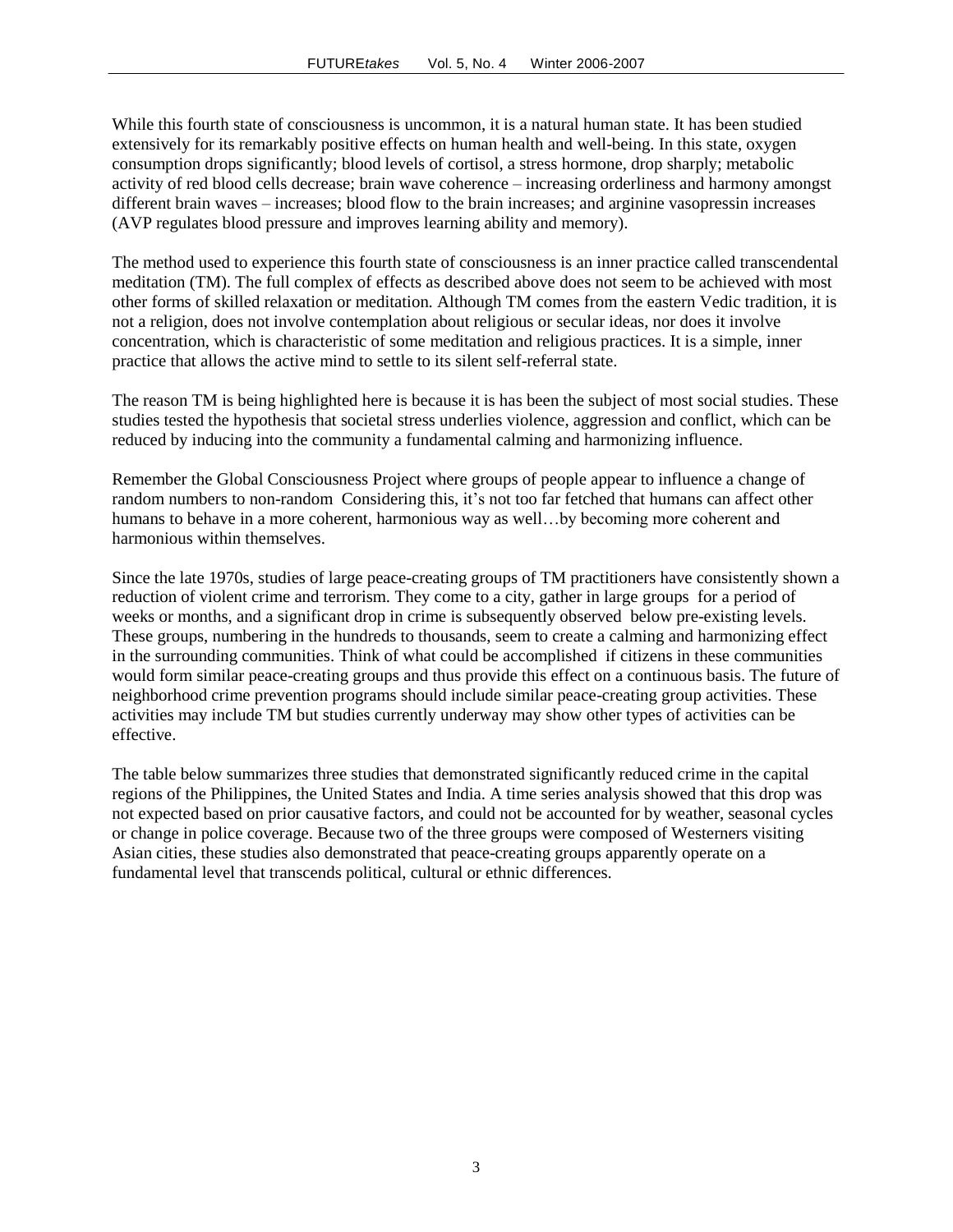

**Decreased Crime in the Capital Regions of the Philippines, the United States, and India**

*Source: [www.permanentpeace.org](http://www.permanentpeace.org/) with permission.*

The remarkable effects demonstrated by the 50+ well-controlled TM social studies is not outside the realm of your own personal experience, you may have just never considered it this way. Imagine going to a gathering of friends who respect you, desire your company, and are calm and enjoying themselves. This gathering would feel welcoming and you'd be more likely to have a relaxed, enjoyable time. You'd feel confident, creative and resourceful. You'd feel a harmony with your friends that would transcend inevitable differences. Contrast this with attending a court hearing with obvious interpersonal polarities, skilled adversaries and ill intentions. In the presence of this field of tension and conflict, you may feel uneasy, strained, mentally agitated, uncreative, perhaps even cognitively impaired, and not in the best decision-making mode. Both scenarios involve a localized consciousnesses field that you influence and that influences you…a very common human experience.

Mainstream science is just now recognizing this consciousness field. It's been there all along, though, harboring our hopes, frustrations, fears, joys, sorrows…and intentions. While a handful of very powerful people may be able to influence a nation for its betterment or detriment through political, economic or violent means, the mass of people connected through technology can now bring something much more rewarding to life. This brings up the final development.

#### **Massive Global Collaboration**

Massive collaboration in today's highly connected world is something dramatically different than we're used to. It is about deep changes in the structure of our society and economy that are touching virtually every aspect of human affairs.

As Dan Tapscott says in *Wikinomics, How Mass Collaboration Changes Everything*, "Billions of connected people can now actively participate in innovation, wealth creation and social development in ways we once only dreamed of. And when these masses of people collaborate they collectively advance the arts, culture, science education, government and the economy in surprising ways…discovering the true dividends of collective capability and genius. These changes are ushering us toward a world where knowledge, power and productive capability will be more dispersed than at any time in our history—a world where value creation will be fast, fluid and persistently disruptive."

The power to add immense value to humanity and disrupt the cycle of conflict, violence and societal disharmony has been demonstrated repeatedly by the two previously mentioned developments. Now,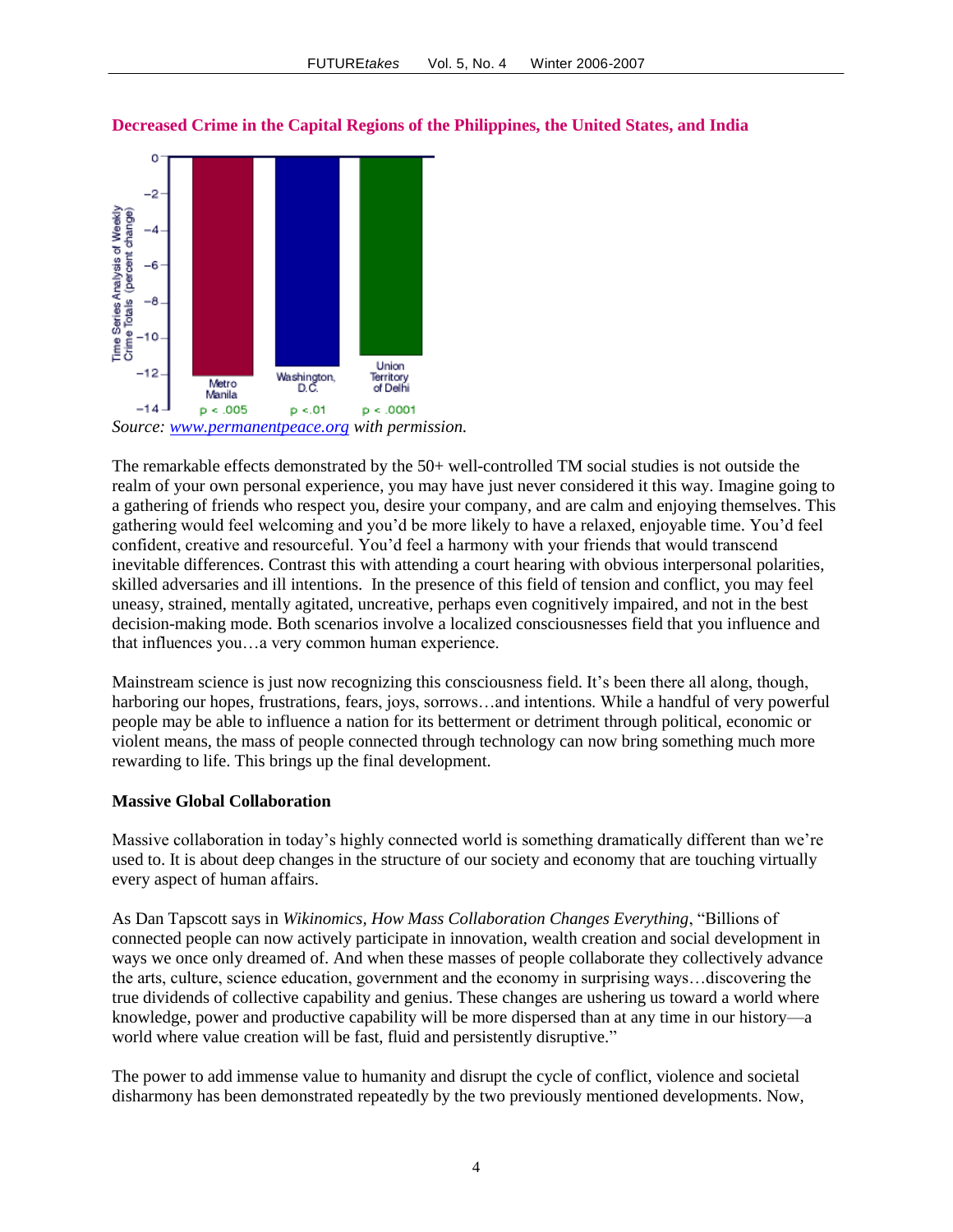combined with the proliferation of massive collaboration technologies – made evident by the large scale successes of MySpace, YouTube, Second Life and Wikipedia – these two social endeavors can be scientifically explored to discover their ability to impact social harmony.

Imagine a massive global collaborative of peace-creating groups whose purpose is social harmony, comprised of members from every religion, meditation practice and indigenous group. They would come together locally and globally, learn how to apply the findings of prior social studies, and develop an opensource technology that validated the social harmonizing effects of their combined efforts.

One of the products of their collaboration would be a "social harmony index" reflective of the value in social capital gained by their efforts. They would regularly monitor indicators of social harmony and coherence, like the level and severity of emergency calls, crime statistics, socially responsible investing, and other real-time data sources. They would then feed that composite index back to participating groups over mobile phones, podcasts, television, radio and the Internet.

This index would serve as a social coherence feedback signal to educate and empower ever-larger numbers of people to participate in the most disruptive technology ever developed. One that puts the power of peace in the hands of those who benefit most: the individual.This would be an excellent project for the Millennium Project of the United Nations University to be incorporated with their annual *State of the Future* publication.

When this is done, peace may well be within our reach, and science can help us get there.

*Joseph R. Giove is founder and Executive Director of CommonPassion.org, a nonprofit, nonsectarian, educational and scientific consortium committed to uniting collective human intention and technology to promote social harmony: [www.CommonPassion.org.](http://www.commonpassion.org/)*

#### *POINTS FOR THE CLASSROOM (send comments to [forum@futuretakes.org\)](mailto:forum@futuretakes.org):*

- o *In 2015, will win-win approaches to conflict resolution – between nations, political factions, socioeconomic groups, ethnic groups, etc. – be more prevalent than the "zerosum" approach that is so pervasive today?*
- o *There are several sources of dissatisfaction in the world, and various forecasts indicate that some will get worse. Some discontents result in interest-based conflict – for example, competition for resources (food, water, energy, etc.) and living space. Other stressors, especially in this era of rapid change, include deculturation, loss of one's way of life, and loss of one's sense of stability and identity. This, in turn, typically leads to over-identification with one's "tribe" or ethnic group in a binary "us-them" sense that sows the seeds of value-based conflict – sometimes reinforced by a sense of past injustices and a perceived need for redress. Superimposed on this backdrop is the tendency of those who feel marginalized to find a sense of identity in street gangs, terrorist groups, etc. What promise does the human-based peace technology presented in this article hold for mitigating both interest-based and identity-based conflict?*
- o *Expanding on the previous question – many parts of the world teach competition beginning in elementary school, both in the classroom and in student sports. For adults, there are professional sports, beauty pageants, and the like. This value system results in "losers" as well as winners. For example, students in the public schools who cannot find "that winning feeling" in academics, athletics, organizations, or social life sometimes*